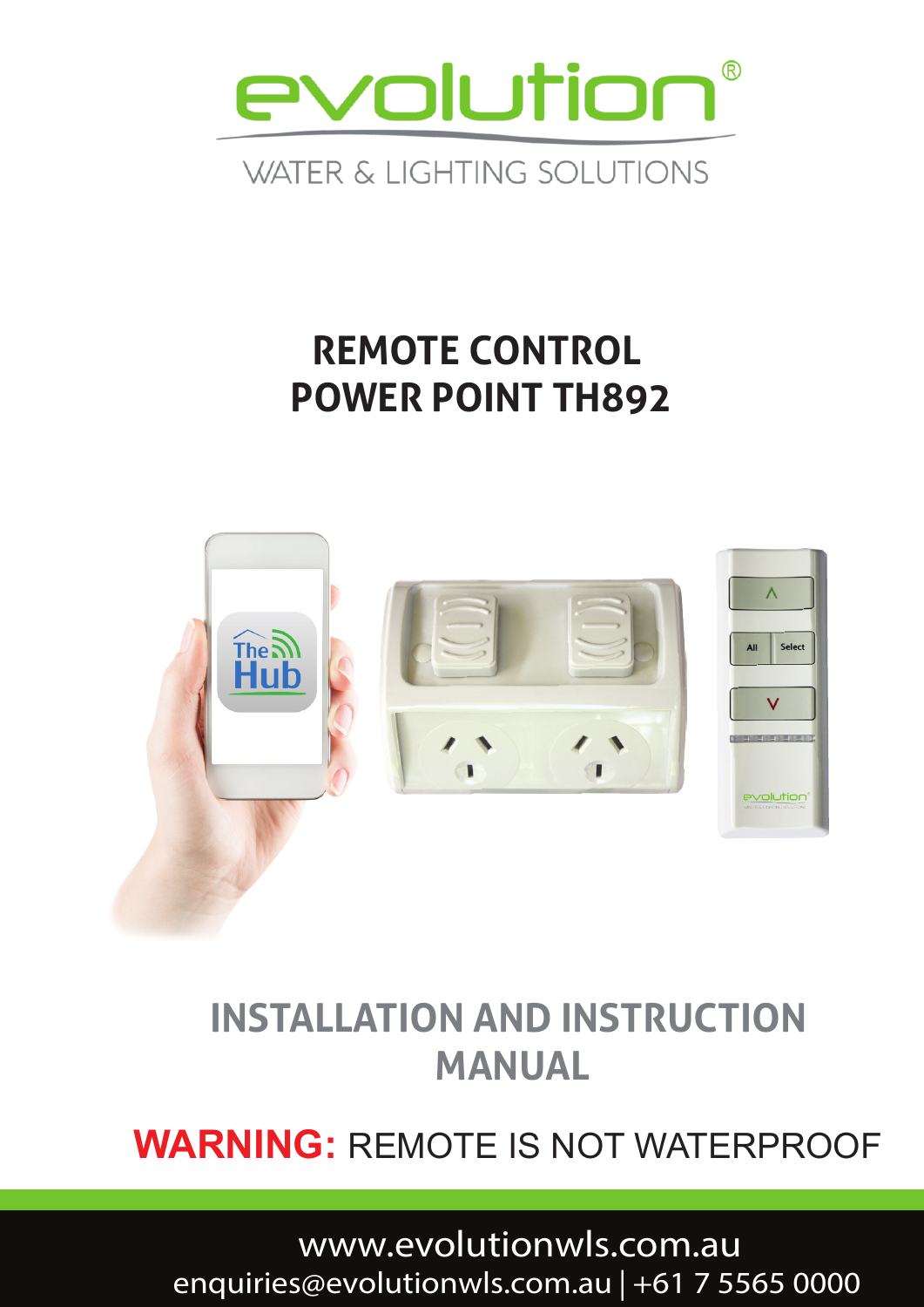#### **INSTALLATION**

**WARNING: Do not exceed 10AMP total. Allow 600mm clearing from the ground or wet surface**



#### **THE REMOTE**



#### **ADDING A FIRST REMOTE**

1. Select Channel 1 on the remote by using the select button.





2. Insert a paperclip into the learn hole on the back of the remote (Next to the screw)

3. The Power Point will beep four (4) times to indicate successful pairing.

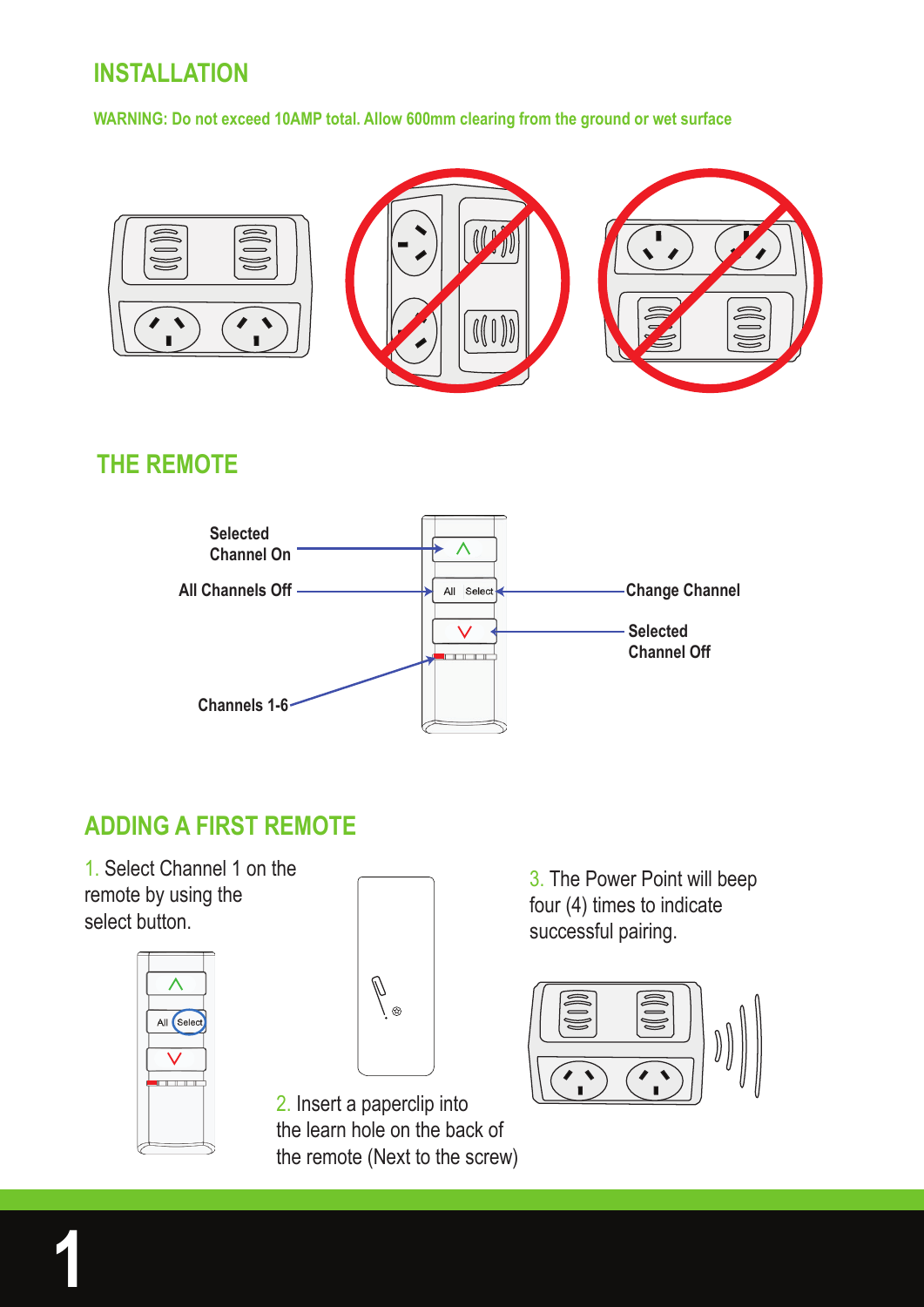#### **ADDING A SECOND REMOTE TO THE POWER POINT**

 $\lambda$ 

All Select

 $\overline{\vee}$ 

-----

the master remote.

1. Select channel 1 by pressing "Select" on both the master and secondary remotes.



M = Master Controller (already Paired) S = Second Remote (to be paired)

#### **ALL ON/OFF FUNCTION DELETE ALL REMOTES/RESET PIN**





**Swipe BACK of remote to the right-hand side of the Power Point to turn ON or OFF both Power Points**

#### **PAIRING TWO POWERPOINTS TO ONE REMOTE**

1. Ensure the remote is already learned to power point 1 and all remotes have been deleted from power point 2.

2. Isolate power point 1 by cutting the power from the mains (or disconnecting from the wall).

OFF ON  $1$   $\ddot{=}$   $\ddot{ }$   $\parallel$   $\ddot{=}$   $\vert$   $\ddot{ }$   $\vert$ 

3. Select Channel 3 on the remote by using the "select" button.



4. Insert a paper clip pin into the reset hole at the back of the remote.



5. The Power Point will beep four (4) times to indicate successful pairing.







1. Hold the back of the remote to the right hand side of the power point 10 seconds.

2. The powerpoint will have a continuous tone then beep 4 times to indicate completion of deletion & PIN reset back to default (1234).

2. Insert a paper clip pin into the reset hole at the back of 3. The power point will begin to beep. Press the 'ON' (^) button on the second remote.





4. The Power Point will beep

four (4) times to indicate successful pairing.